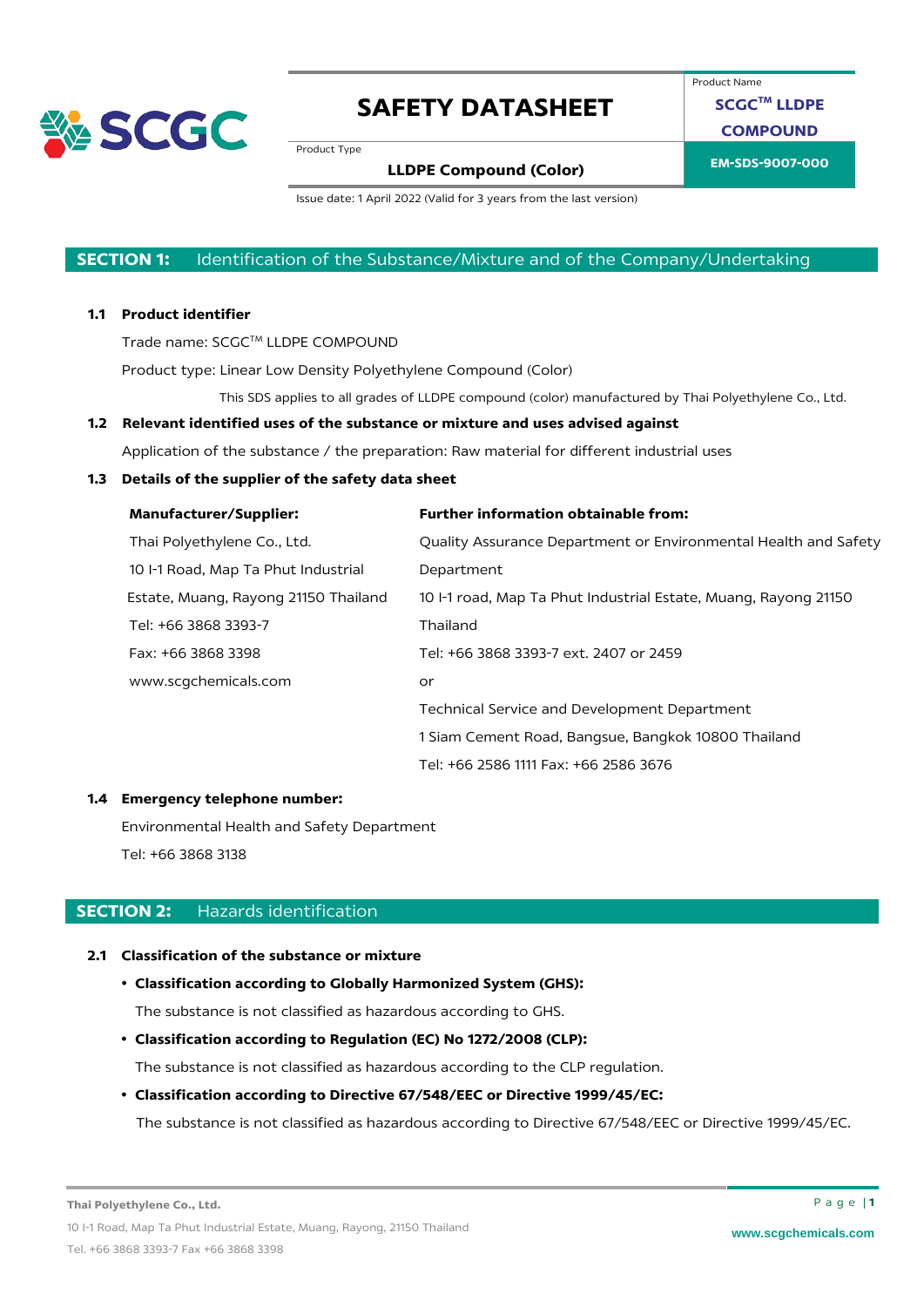

Product Name

**SCGCTM LLDPE**

**COMPOUND**

Product Type

### **EM-SDS-9007-000 LLDPE Compound (Color)**

Issue date: 1 April 2022 (Valid for 3 years from the last version)

#### **2.2 Label elements**

| • Labelling according to GHS:                               | None           |
|-------------------------------------------------------------|----------------|
| • Labelling according to Regulation (EC) No 1272/2008: None |                |
| • Hazard pictograms:                                        | None           |
| • Signal word:                                              | None           |
| • Hazard statements:                                        | None           |
| • Precautionary statements:                                 |                |
| Prevention:                                                 | Not Applicable |
| Response:                                                   | Not Applicable |
| Storage:                                                    | Not Applicable |
| Disposal:                                                   | Not Applicable |

#### • **Additional information:**

Pellets on the floor may cause a serious slipping hazard.

Skin or eye contact with hot polymer can cause thermal burns.

Processing the polymer at high temperatures may form vapors that irritate the eyes and respiratory tract.

#### **2.3 Other hazards**

#### • **Results of PBT and vPvB assessment**

- 
- 

**- PBT:** Not determined **- vPvB:**  $\bullet$  **Not determined** 

### **SECTION 3:** Composition/information on ingredients

|  | 3.1 Chemical characterization: |  |
|--|--------------------------------|--|
|--|--------------------------------|--|

| <b>Chemical Name</b>        | CAS No.    | EC No. | Concentration (wt%) |
|-----------------------------|------------|--------|---------------------|
| Ethylene-1-octene copolymer | 26221-73-8 |        | > 96%               |
| Additives                   |            |        | < 4%                |

**3.1 Chemical characterization:** Mixture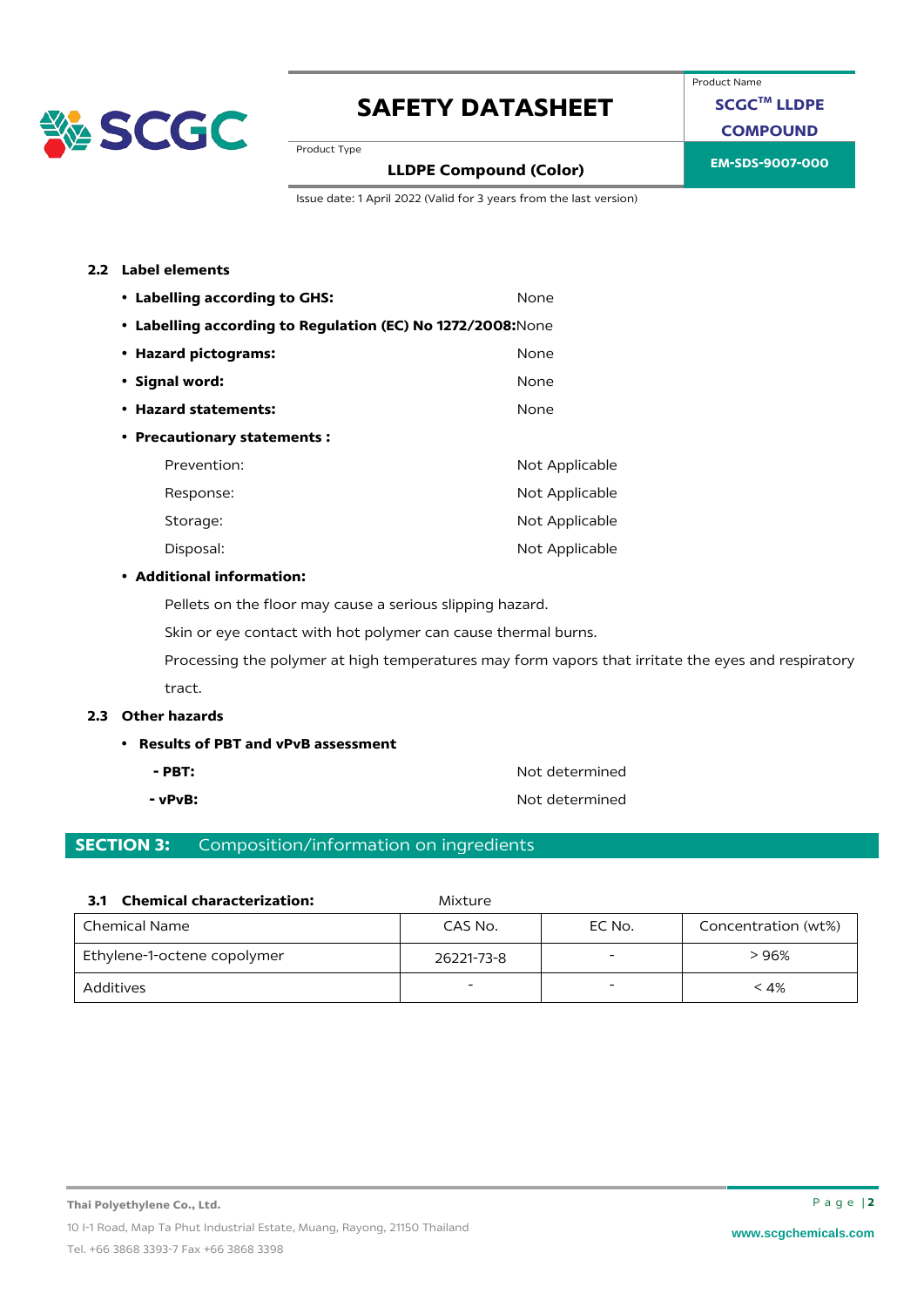

Product Name

**SCGCTM LLDPE**

**COMPOUND**

Product Type

# **EM-SDS-9007-000 LLDPE Compound (Color)**

Issue date: 1 April 2022 (Valid for 3 years from the last version)

### **SECTION 4:** First Aid Measures

### **4.1 Description of first aid measures:**

### • **General information:**

Take affected persons out of danger area and lay down.

### • **After inhalation:**

Move person to fresh air; if symptoms persist, consult a doctor.

### • **After skin contact:**

Wash exposed area with soap and water. Seek medical attention if symptoms develop or persist. If molten polymer comes in contact with the skin, cool rapidly with cold water or running water. Do not pull solidified polymer off the skin. Seek medical attention immediately.

### • **After eye contact:**

In case of dust contact with eyes, flush thoroughly with running water for 5-15 minutes. Remove contact lenses, if worn. Seek medical attention if irritating persists. For thermal eye burns, immediately flush eyes with running water for 5-15 minutes. Do not remove contact lenses, if worn. Seek medical attention immediately, preferably an ophthalmologist.

### • **After swallowing:**

Rinse out mouth with water and gargle with plenty of water. If swallowed, consult a doctor. May cause gastrointestinal blockage. Do not give laxative. Do not induce vomiting unless directed to do so by medical personnel.

### **4.2 Most important symptoms and effects, both acute and delayed:**

Skin and eye burns from molten product. Skin and eye irritation from product dusts. Irritated respiratory tract from dust inhalation.

### **4.3 Indication of any immediate medical attention and special treatment needed:**

Treat symptomatically and supportively.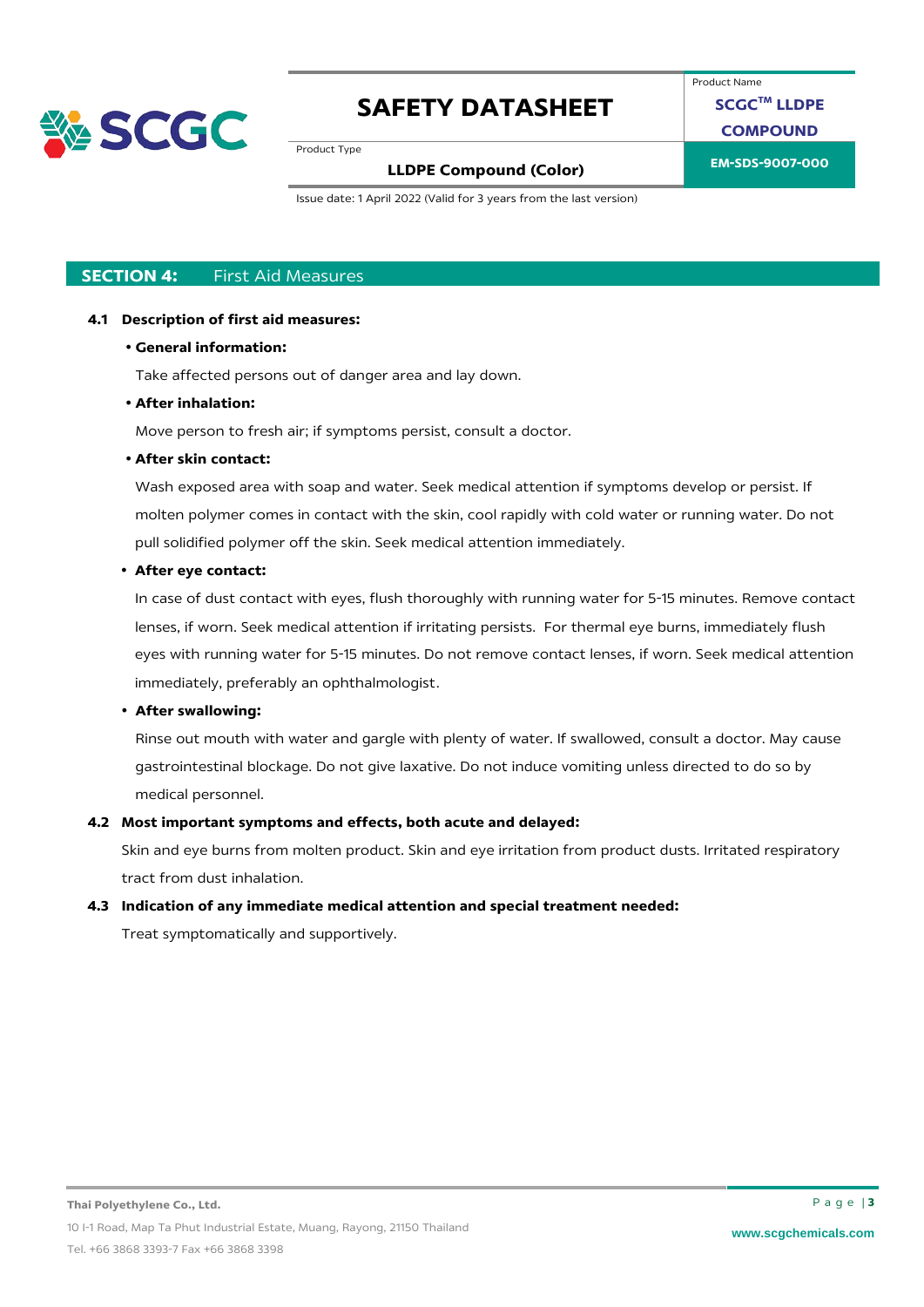

Product Name

**SCGCTM LLDPE**

**COMPOUND**

Product Type

### **EM-SDS-9007-000 LLDPE Compound (Color)**

Issue date: 1 April 2022 (Valid for 3 years from the last version)

### **SECTION 5:** Firefighting Measures

#### **5.1 Extinguishing media:**

• **Suitable extinguishing agents:**

CO2, powder or water spray. Fight larger fires with water spray.

Use fire extinguishing methods suitable to surrounding conditions.

#### • **Unsuitable extinguishing agents:**

Do not use water jet

#### **5.2 Special hazards arising from the substance or mixture:**

#### • **Hazard combustion products:**

Carbon dioxide (CO2), Carbon monoxide (CO), other organic vapors and soot.

#### **5.3 Advice for firefighters:**

### • **Protective equipment:**

Fire-fighters should wear appropriate protective equipment (includes fire-fighting helmet, coat, trousers, boots and gloves) and positive pressure self-contained breathing apparatus (SCBA).

#### • **Fire Fighting Procedure:**

Keep people away. Isolate fire and deny unnecessary entry. Soak thoroughly with water to cool and prevent re-ignition. If material is molten, do not apply direct water stream. Use fine water spray or foam. Cool surroundings with water to localize fire zone.

#### • **Additional information:**

Collect contaminated fire fighting water separately. It must not enter the sewage system. Cool endangered receptacles with water spray.

#### **SECTION 6:** Accidental Release Measures

#### **6.1 Personal precautions, protective equipment and emergency procedures:**

#### • **For non-emergency personnel:**

Material creates a slipping hazard on hard surfaces. Clean up spills from walking surfaces immediately. Eliminate sources of ignition. Avoid formation of dust.

#### • **For emergency responders:**

Wear appropriate respirator when ventilation is inadequate. Put on appropriate personal protective equipment.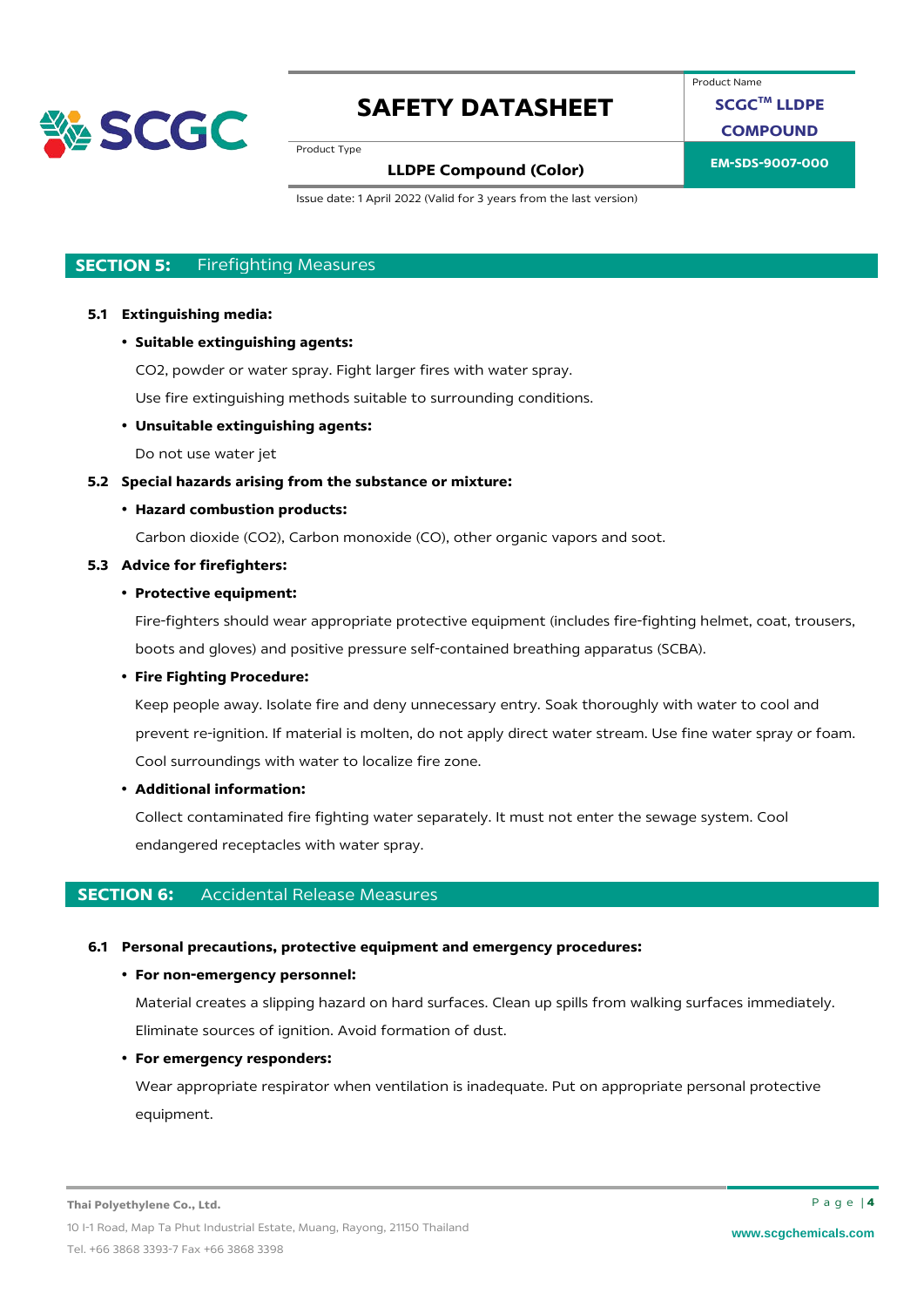

Product Name **SCGCTM LLDPE**

**COMPOUND**

Product Type

### **EM-SDS-9007-000 LLDPE Compound (Color)**

Issue date: 1 April 2022 (Valid for 3 years from the last version)

#### **6.2 Environmental precautions:**

• Avoid dispersal and contact with soil, waterways, sewers and groundwater.

#### **6.3 Methods and material for containment and cleaning up:**

- **For containment:** place in a designated and labeled waste container.
- **For cleaning up:** sweep or shovel into suitable containers. Do not allow water contaminated with pellets or powder to enter any waterway, sewer or drain.
- **Other information:** Dispose of contaminated material at an authorized site. Notify authorities if product enters sewers or public waters.

#### **6.4 Reference to other sections:**

- See Section 7 for information on safe handling.
- See Section 8 for information on personal protection equipment.
- See Section 13 for disposal information.

#### **SECTION 7:** Handling and Storage

#### **7.1 Precautions for safe handling:**

• **Protective Measures:** 

Put on appropriate personal protective equipment (see Section 8). Avoid contacting molten material with eyes, skin and clothing. Avoid breathing dust and process fumes. Ensure good ventilation at the workplace. Prevent dust accumulation. Pneumatic conveying of powder and pellets and other mechanical handling operations can generate large static electrical charges. Dust can be ignited by static electrical discharge. To avoid fire or explosion, dissipate static electricity during transfer by grounding and bonding containers and equipment before transferring material. Worker should handle the container with appropriate apparatus such as forklift and handlift. If worker feel stiff, should take a rest sufficiently.

#### • **Advice on general occupational hygiene:**

Eating, drinking and smoking should be prohibited in areas where this material is handled, stored and processed.

Always wash hands after handling the product.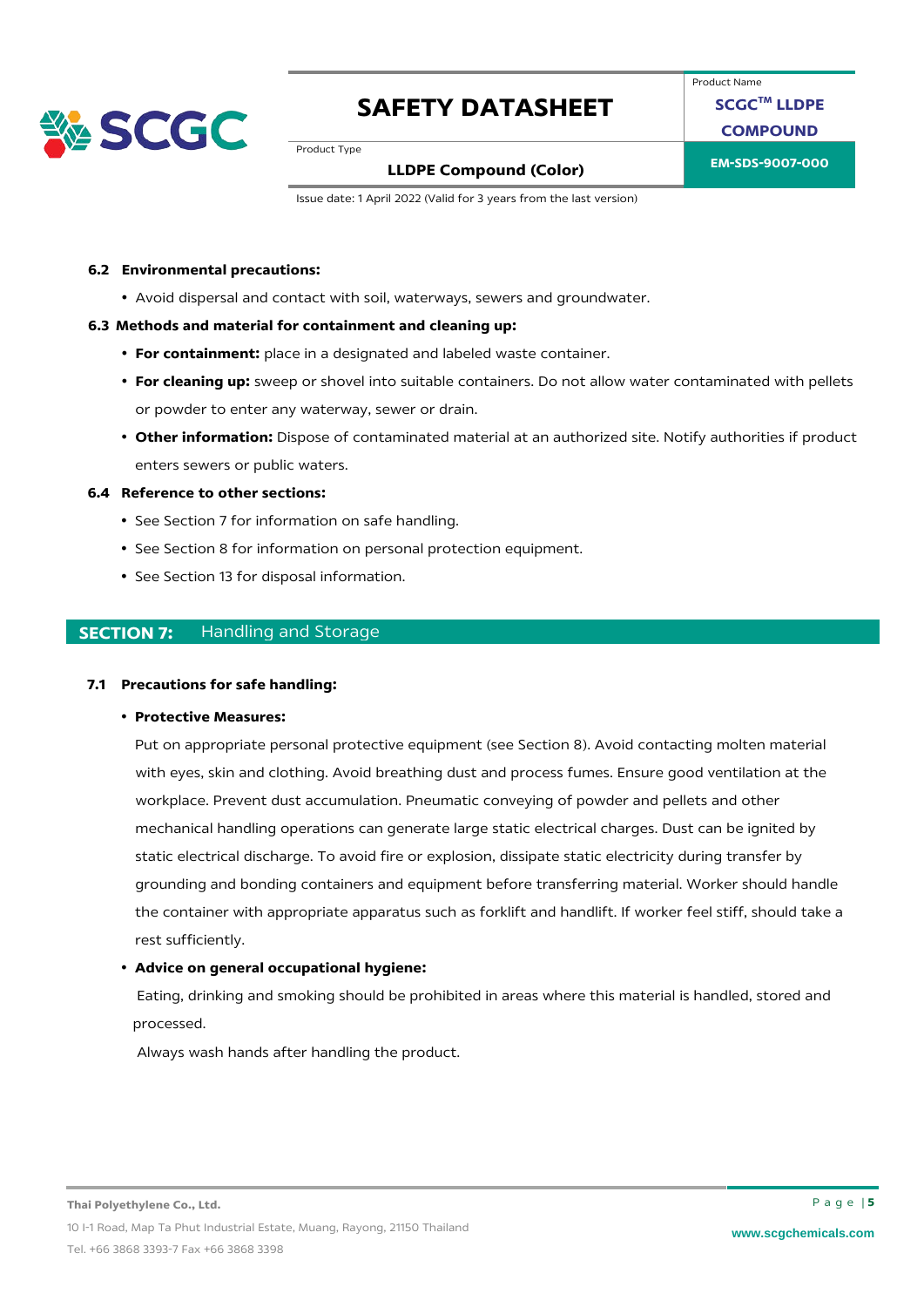

### Product Name **SCGCTM LLDPE COMPOUND**

Product Type

### **EM-SDS-9007-000 LLDPE Compound (Color)**

Issue date: 1 April 2022 (Valid for 3 years from the last version)

#### **7.2 Conditions for safe storage, including any incompatibilities:**

#### • **Technical measures and storage conditions:**

Electrically bond and ground equipment to reduce the potential for dust explosions. Store in dry, cool, dust-free and well-ventilated area at temperature below 50ºC. Protect from heat, direct sunlight and rain.

#### • **Packaging materials:**

Store only in the original container. Keep container tightly closed and sealed until ready for use. Containers that have been opened must be carefully resealed and kept upright to prevent leakage. Do not store in unlabeled containers. Use appropriate containment to avoid environmental contamination.

#### • **Materials to avoid:**

Store away from incompatible substances, flammable substances and oxidizing agents.

#### • **Further information about storage conditions:**

Use an appropriate handling and storage method as described in Manufacturer's "Handling and storage guide" Manual. (Please visit this website [www.scgchemicals.com\)](http://www.scgchemicals.com/)

#### **7.3 Specific end uses:**

No further relevant information available.

#### **SECTION 8: Exposure Controls/Personal Protection**

#### **8.1 Control parameters:**

**• Occupational Exposure Limits** Not established

#### **8.2 Exposure controls:**

**8.2.1 Appropriate engineering controls:** Provide readily accessible eye wash stations and safety showers. Ensure adequate ventilation. If user operations generate dust, fumes, gas, vapor or mist, use process enclosures, local exhaust ventilation or other engineering controls to keep worker exposure to airborne contaminants below any recommended or statutory limits.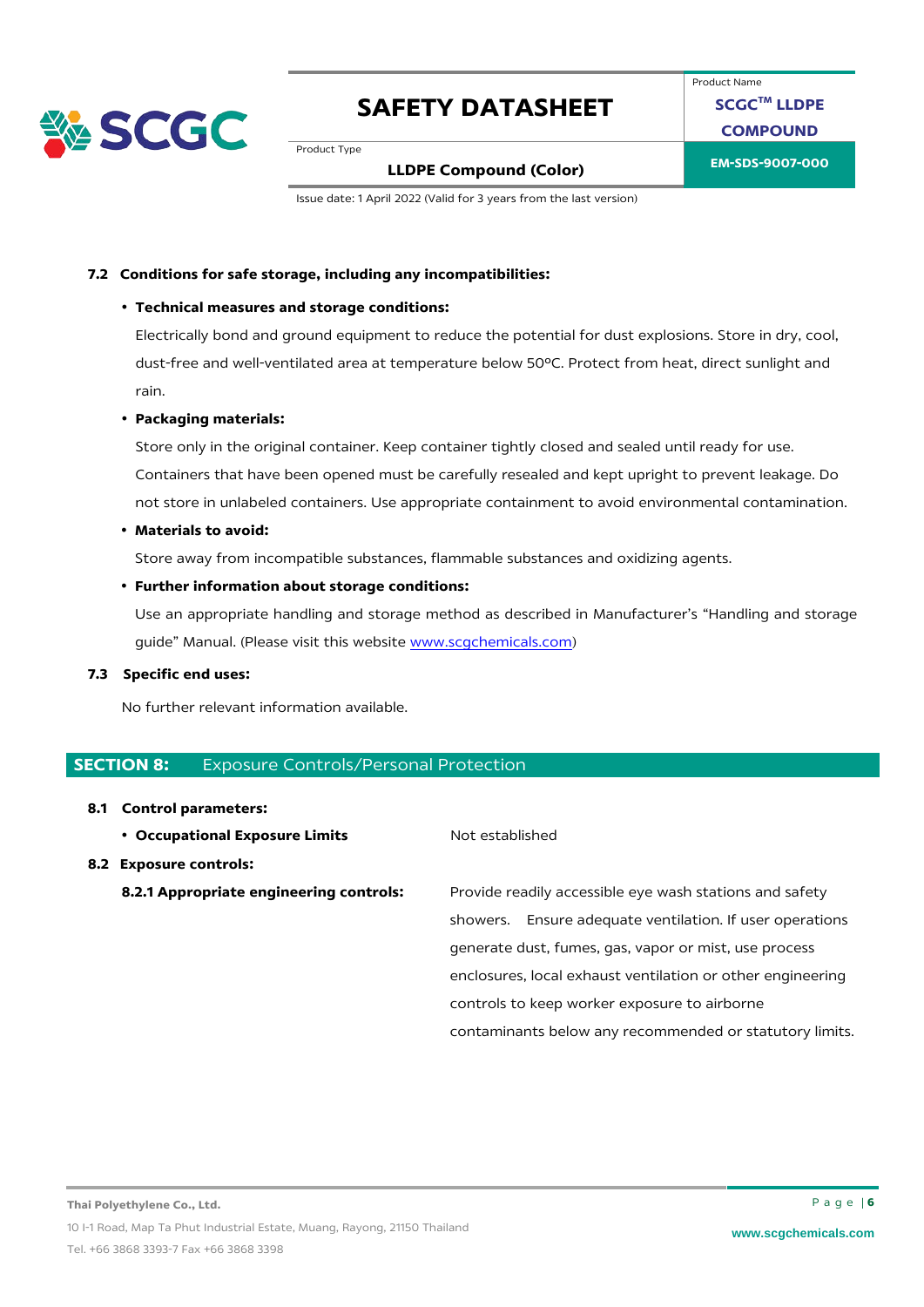

### Product Name **SCGCTM LLDPE COMPOUND**

Product Type

# **EM-SDS-9007-000 LLDPE Compound (Color)**

Issue date: 1 April 2022 (Valid for 3 years from the last version)

| • Eye/Face protection                 | Use safety glasses with side shields. If this material is   |
|---------------------------------------|-------------------------------------------------------------|
|                                       | heated and there is potential for dust, wear chemical       |
|                                       | goggles.                                                    |
| • Skin protection                     |                                                             |
| - Hand protection                     | Skin contact should be minimized. Use gloves to protect     |
|                                       | from mechanical injury. Chemical protective gloves should   |
|                                       | not be needed when handling this material. Use insulated    |
|                                       | gloves when handling the hot or molten material.            |
| - Body protection                     | At ambient temperatures use of clean and protective         |
|                                       | clothing is good industrial practice. If the material is    |
|                                       | heated or molten, wear thermally insulated, heat-resistant  |
|                                       | gloves that are able to withstand the temperature of the    |
|                                       | molten product. If this material is heated, wear insulated  |
|                                       | clothing to prevent skin contact if engineering controls or |
|                                       | work practices are not adequate.                            |
| • Respiratory protection              | A properly fitted air purifying respirator or air supply    |
|                                       | respirator should be worn if a risk assessment indicates    |
|                                       | that respiratory protection is necessary. Respirator        |
|                                       | selection must be based upon known or measured levels of    |
|                                       | exposure.                                                   |
| 8.2.3 Environmental exposure control: | Emissions from ventilation or work process equipment        |
|                                       | should be checked to ensure they comply with the            |
|                                       | requirements of environmental protection legislation. In    |
|                                       | some cases, fume scrubbers, filters or engineering          |
|                                       | modifications to the process equipment will be necessary    |
|                                       | to reduce emissions to acceptable levels.                   |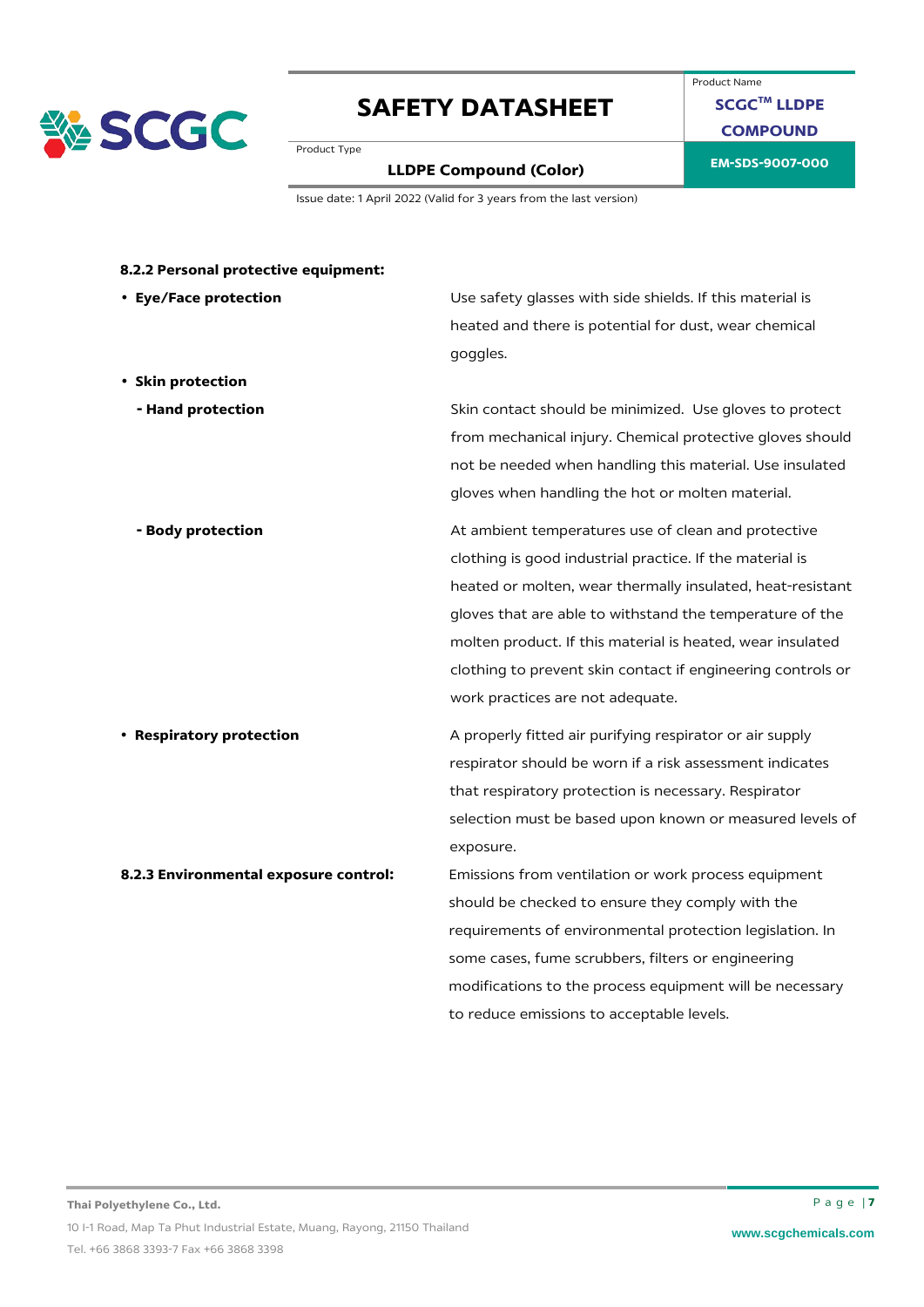

Product Name

**SCGCTM LLDPE**

**COMPOUND**

Product Type

# **EM-SDS-9007-000 LLDPE Compound (Color)**

Issue date: 1 April 2022 (Valid for 3 years from the last version)

### **SECTION 9:** Physical and chemical properties

#### **9.1 Information on basic physical and chemical properties:**

| • Appearance:                            | Pellets or Powder                          |
|------------------------------------------|--------------------------------------------|
| • Physical state:                        | Solid                                      |
| • Color:                                 | Different according to coloring            |
| • Odor:                                  | Light                                      |
| • Odor threshold:                        | No data available                          |
| $\cdot$ pH:                              | Not applicable                             |
| • Melting point:                         | 120-130 °C                                 |
| • Boiling point                          | Not applicable                             |
| • Flash point:                           | No data available                          |
| • Evaporation rate:                      | Not applicable                             |
| • Flammability (solid, gas):             | No.                                        |
| • Upper/lower explosion limits:          | Not applicable                             |
| • Vapor pressure:                        | Not applicable                             |
| • Vapor density                          | Not applicable                             |
| • Relative density:                      | No data available                          |
| • Density at 23°C                        | 0.83-0.97 $g/cm3$                          |
| • Solubility in water:                   | Insoluble.                                 |
| • Partition coefficient, n-octane/water: | No data available                          |
| • Auto-ignition temperature:             | No data available                          |
| • Decomposed temperature:                | >300 °C                                    |
| • Viscosity, kinematic:                  | Not applicable                             |
| • Viscosity, dynamic:                    | No data available                          |
| <b>• Explosive properties:</b>           | <b>No</b>                                  |
| • Oxidizing properties:                  | <b>No</b>                                  |
| 9.2 Other information:                   | No further relevant information available. |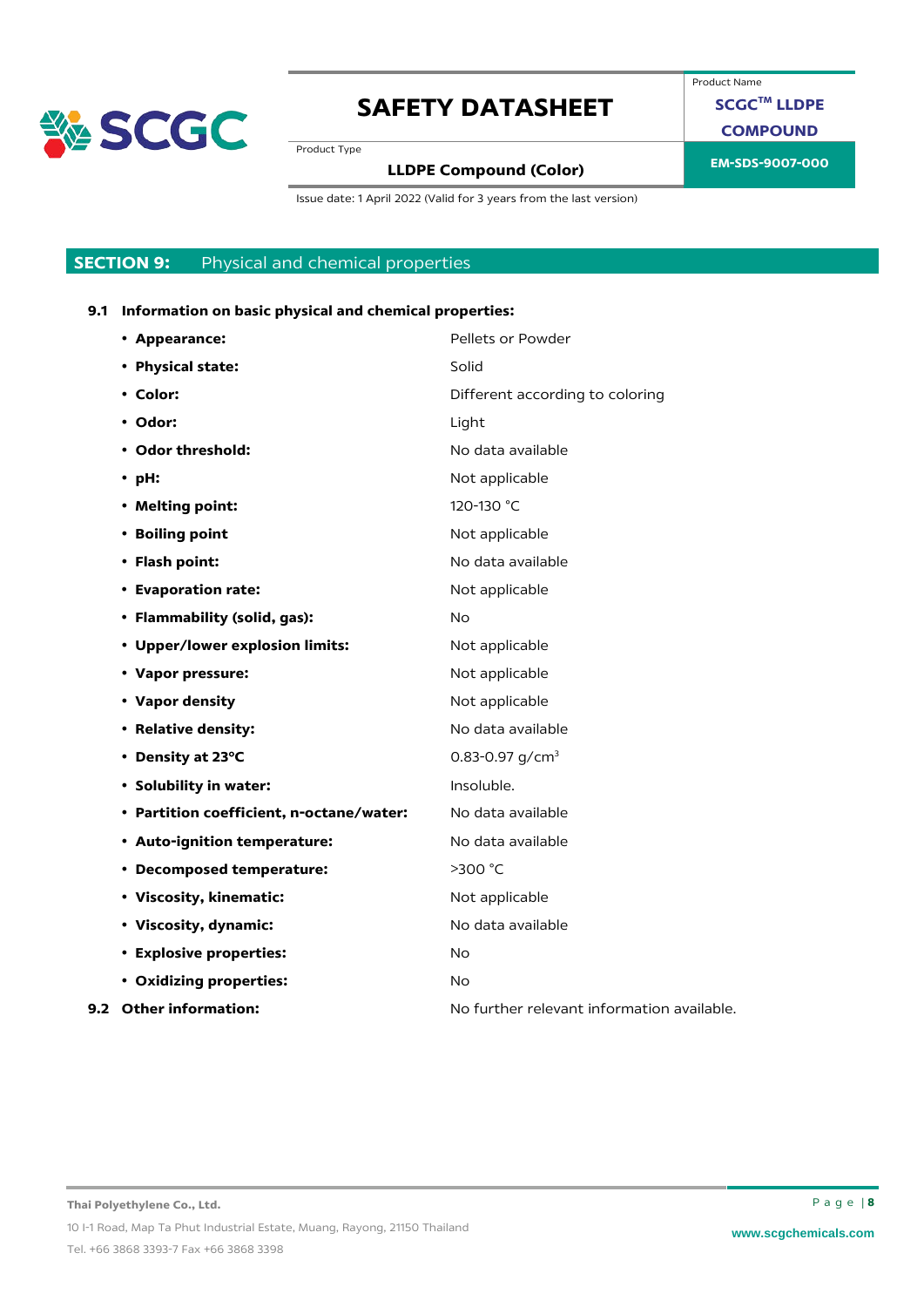

Product Name

**SCGCTM LLDPE**

**COMPOUND**

Product Type

### **EM-SDS-9007-000 LLDPE Compound (Color)**

Issue date: 1 April 2022 (Valid for 3 years from the last version)

### **SECTION 10:** Stability and Reactivity

#### **10.1 Reactivity:**

No dangerous reaction known under conditions of normal use.

#### **10.2 Chemical stability:**

The product is stable at normal handling and storage conditions.

#### **10.3 Possibility of hazardous reactions:**

Polymerization will not occur. Dust may form explosive mixture in air.

#### **10.4 Conditions to avoid:**

Avoid prolonged storage at elevated temperature. Exposure to elevated temperatures can cause product to decompose (Temperature should less than 300°C). See Technical Datasheet for suitable processing condition.

Avoid dust formation.

Avoid the build-up of electrostatic charge.

#### **10.5 Incompatible materials:**

Avoid contact with strong oxidizing agents.

#### **10.6 Hazardous decomposition products:**

Burning can produce carbon monoxide and/or carbon dioxide and other harmful products. The decomposition products are low molecular weight oligomers, hydrocarbons and hydrocarbon oxidation product (aldehydes, alcohols, organic acids) depending on temperature and air availability.

#### **SECTION 11:** Toxicological Information

#### **Information on toxicological effects:**

• **Acute toxicity:**

- 
- 

LD50 oral, rat Not determined.

• **Skin corrosion/irritation:** Non-irritating to skin. Mechanical injury only. Molten polymer may cause serious thermal burns.

• **Eye damage/irritation:** Dust may cause eye irritation upon repetitive or prolonged exposure. Molten polymer may cause serious thermal burns. Vapors released during thermal processing may cause eye irritation experienced as mild discomfort and redness.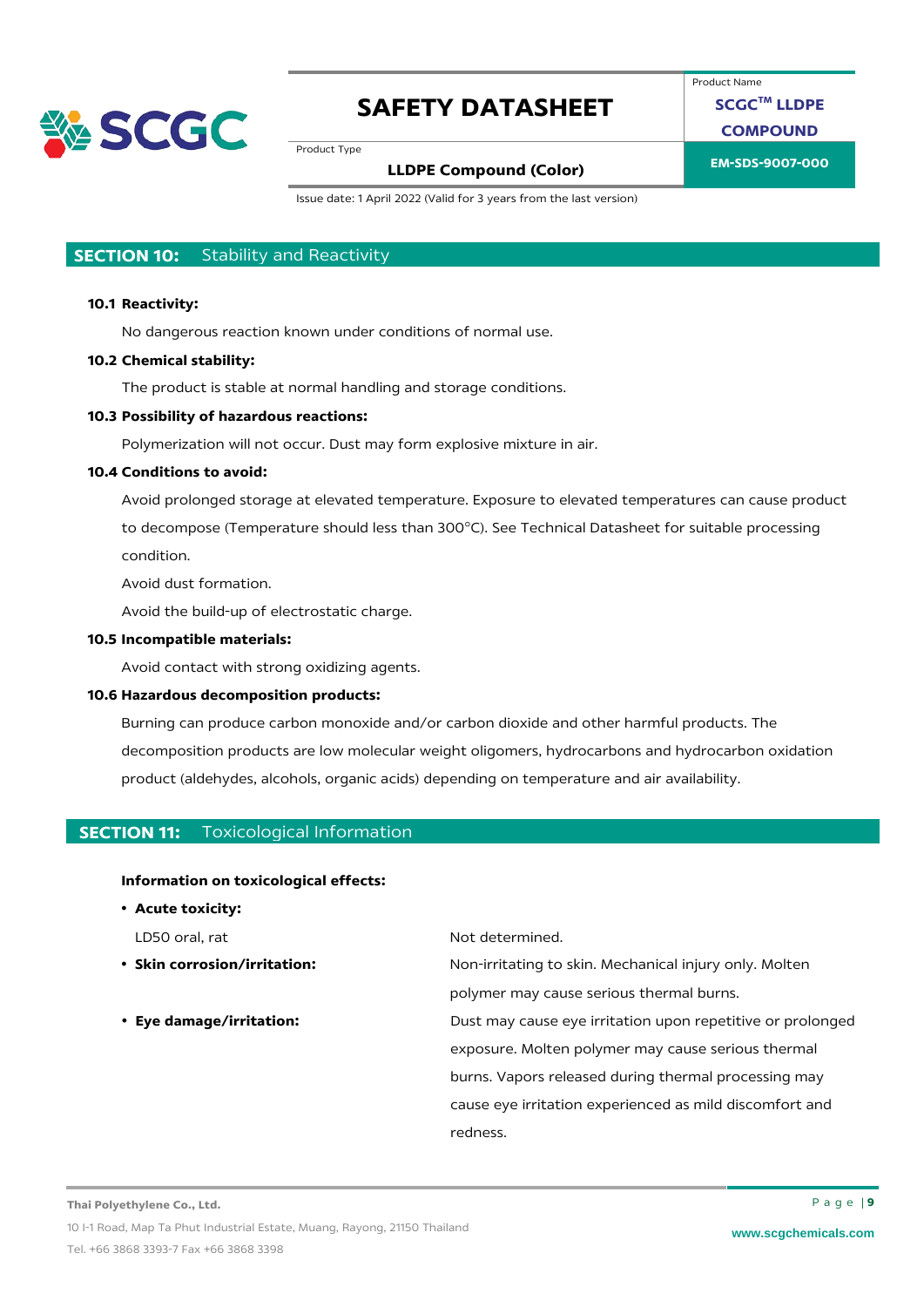

Product Name **SCGCTM LLDPE COMPOUND**

Product Type

# **EM-SDS-9007-000 LLDPE Compound (Color)**

Issue date: 1 April 2022 (Valid for 3 years from the last version)

| • Sensitization to the respiratory tract: | No effects are expected for ingestion of small amounts. |  |
|-------------------------------------------|---------------------------------------------------------|--|
|                                           | May cause choking if swallowed.                         |  |
| • Skin sensitization:                     | No relevant data found.                                 |  |
| • Germ cell mutagenicity:                 | No relevant data found.                                 |  |
| • Carcinogenicity:                        | No relevant data found.                                 |  |
| • Reproductive toxicity:                  | No relevant data found.                                 |  |
| • Additional toxicological information:   | When used and handled according to specifications, the  |  |
|                                           | product does not have any harmful effects to our        |  |
|                                           | experience and the information provided to us.          |  |

### **SECTION 12:** Ecological Information

#### **12.1 Toxicity:**

| • Aquatic toxicity:                      |                                                              |
|------------------------------------------|--------------------------------------------------------------|
|                                          | Not expected to be acutely toxic, but material in pellet     |
|                                          | form may mechanically cause adverse effects if ingested      |
|                                          | by waterfowl or aquatic life.                                |
| 12.2 Persistence and degradability:      | Not easily biodegradable                                     |
| 12.3 Bioaccumulative potential:          | This material is not expected to bioaccumulation because     |
|                                          | of the relatively high molecular weight (MW greater than     |
|                                          | 1000).                                                       |
| 12.4 Mobility in soil:                   | This material is expected to remain in the soil and float on |
|                                          | the water surface                                            |
| 12.5 Results of PBT and vPvB assessment: |                                                              |
| $\cdot$ PBT:                             | Not determined                                               |
| $\cdot$ vPvB:                            | Not determined                                               |
| 12.6 Other adverse effects:              | Avoid release to the environment.                            |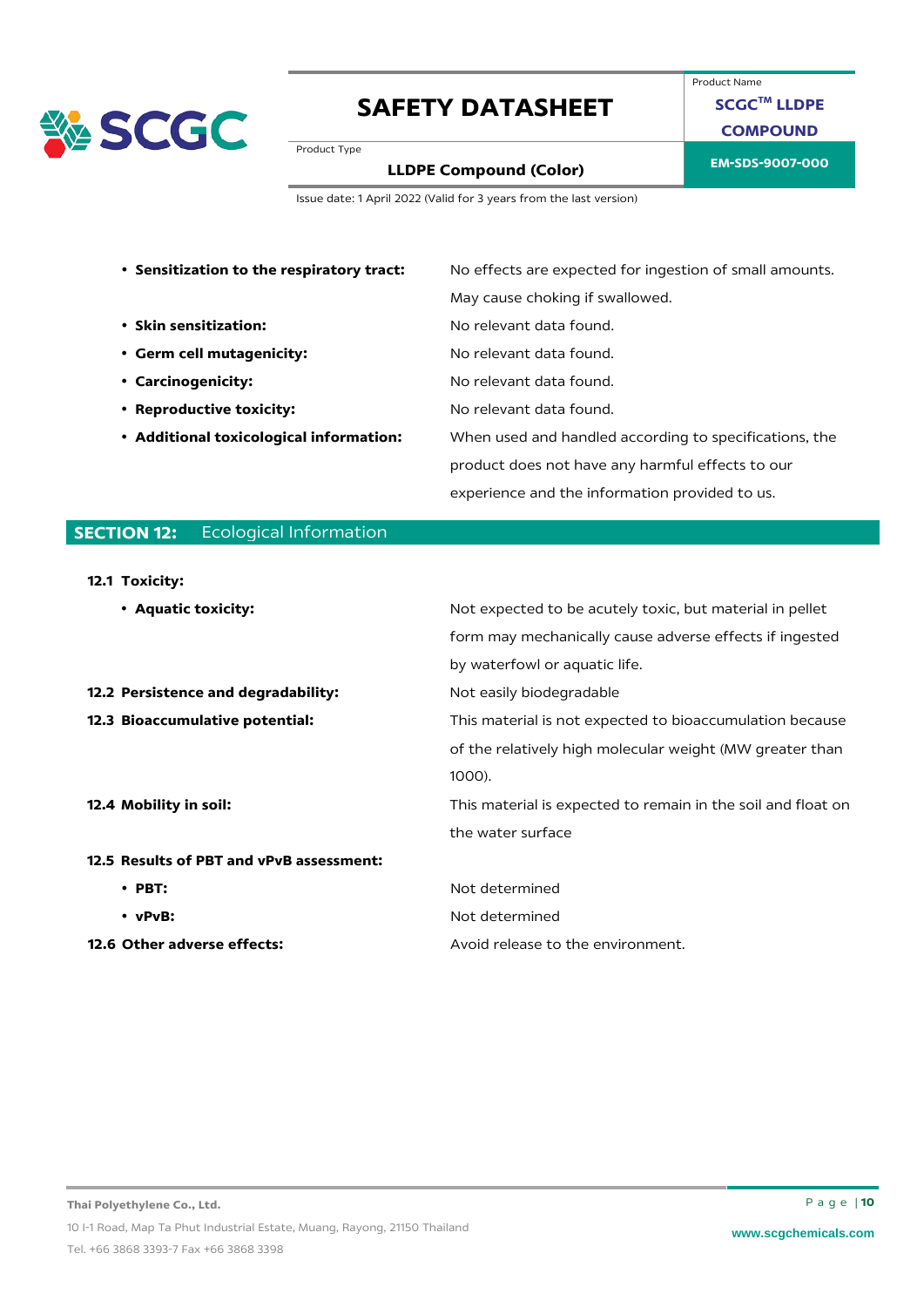

Product Name

**SCGCTM LLDPE**

**COMPOUND**

Product Type

# **EM-SDS-9007-000 LLDPE Compound (Color)**

Issue date: 1 April 2022 (Valid for 3 years from the last version)

### **SECTION 13:** Disposal Considerations

#### **13.1 Waste treatment methods:**

| • Waste disposal:                 | Do not dump into any sewers, on the ground, or into any     |
|-----------------------------------|-------------------------------------------------------------|
|                                   | body of water. All disposal practices must be in compliance |
|                                   | with official or local regulations. Regulations may vary in |
|                                   | different locations. Waste characterizations and            |
|                                   | compliance with applicable regulations are the              |
|                                   | responsibility solely of the waste generator.               |
| • Packaging disposal:             | Do not reuse container. Disposal must be in compliance      |
|                                   | with official or local regulations. The packaging only use  |
|                                   | for industrial purpose.                                     |
| • Waste treatment option:         | Recycle if possible                                         |
| • Other disposal recommendations: | Disposal must be made according to official or local        |
|                                   | regulations.                                                |

### **SECTION 14:** Transport information

#### **14.1 UN-Number:**

| • ADR. IMDG. IATA                         | Not regulated   |
|-------------------------------------------|-----------------|
| 14.2 UN proper shipping name:             |                 |
| • ADR, IMDG, IATA                         | Not regulated   |
| 14.3 Transport hazard class(es):          |                 |
| • ADR, IMDG, IATA                         |                 |
| $\bullet$ Class                           | Not regulated   |
| 14.4 Packing group:                       |                 |
| • ADR. IMDG. IATA                         | Not regulated   |
| 14.5 Environmental hazards:               |                 |
| • Marine pollutant:                       | No              |
| <b>14.6 Special precautions for user:</b> | Not applicable. |
|                                           |                 |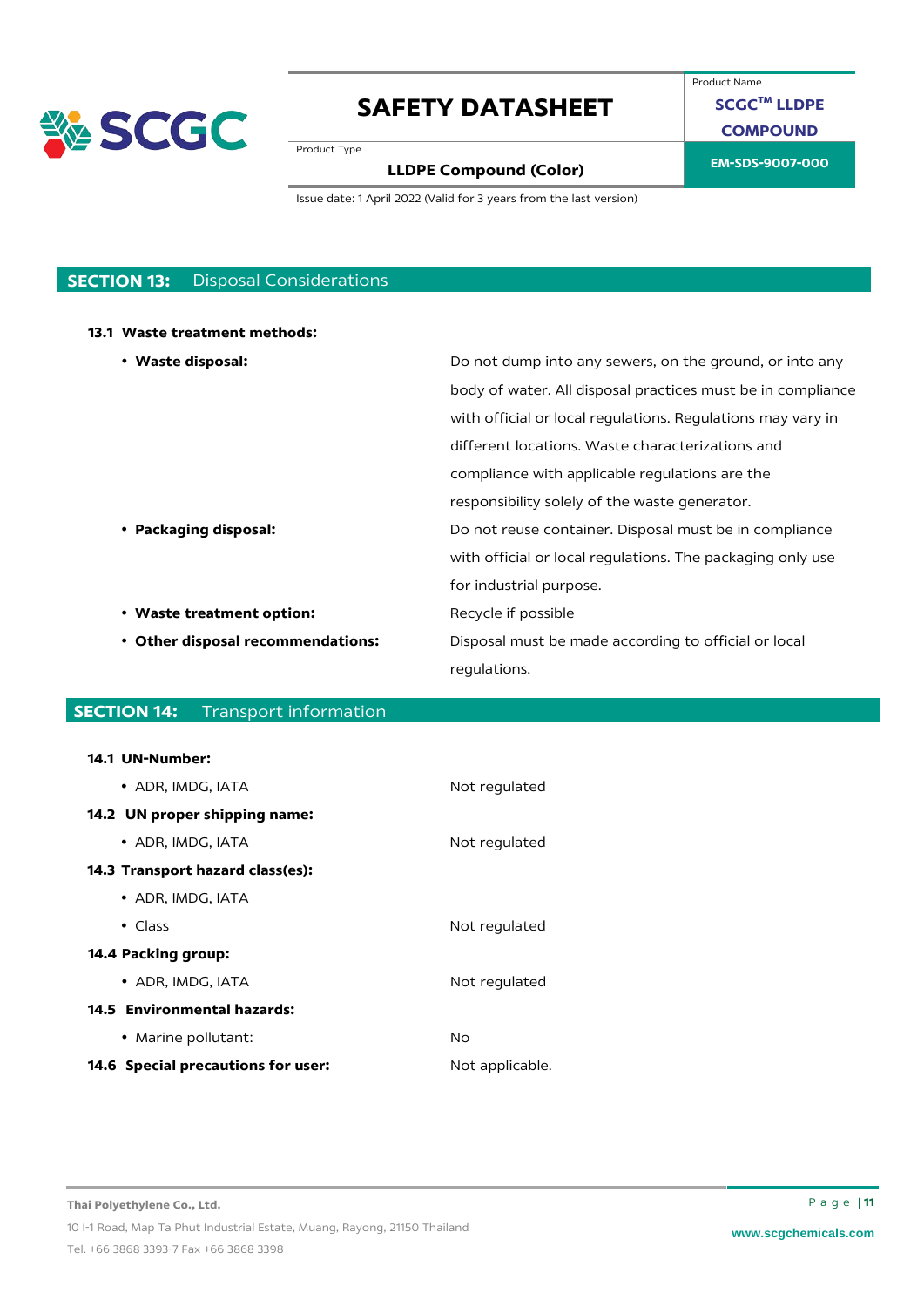

Product Name

**SCGCTM LLDPE**

**COMPOUND**

Product Type

# **EM-SDS-9007-000 LLDPE Compound (Color)**

Issue date: 1 April 2022 (Valid for 3 years from the last version)

#### **14.7 Transport in bulk:** Not applicable.

*(according to Annex II of MARPOL73/78 and the IBC Code)*

- 
- UN "Model Regulation":

• Transport/Additional information: Not dangerous according to the above specifications.

#### **SECTION 15:** Regulatory information

**15.1 Chemical inventories 15.1 Chemical inventories** More information on Declaration of Compliance (DoC) **15.2 Chemical safety assessment:** A Chemical Safety Assessment has not been carried out.

### **SECTION 16:** Other information

#### **Recommended Uses and Restrictions**

This product is a raw material for industrial conversion. We recommended you to use this product under description in this document only.

#### **Issued by**

Thai Polyethylene Co., Ltd (QA & QC Department) 10 I-1 road, Map Ta Phut Industrial Estate, Muang, Rayong 21150 Thailand Tel: +66 38 683393-7 ext. 2407 Fax: +66 38 683398

#### **Disclaimer:**

- It is customer's responsibilities to inspect and test the product for suitability of the customer's own use and purpose. The customer is responsible for appropriate, safe, legal use, processing and handling of the product.
- To the best of our knowledge, the information contained herein is accurate and reliable as of the date of publication. We however do not assume any liability whatsoever for the accuracy and completeness of the information contained herein.
- We make no warranties which extend beyond the description herein. Nothing herein shall constitute any implied warranty of merchantability or fitness for a particular purpose.
- No liability can be accepted in respect of the use of the product in conjunction with other materials. The information contained herein relates exclusively to the product when it is not used in conjunction with any third party's materials.